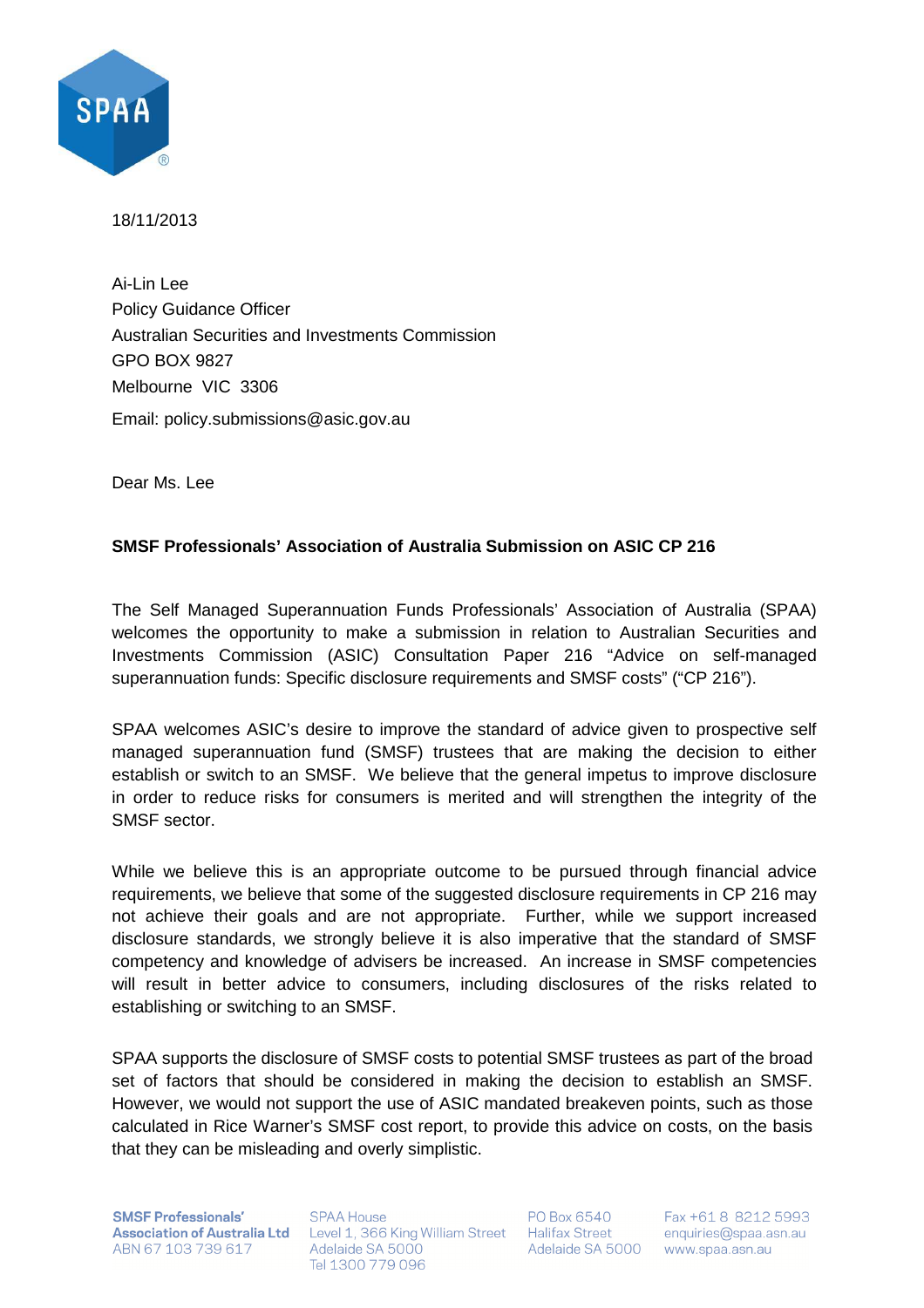Our detailed response to CP 216's proposals is in the attachment.

#### **About SPAA**

SPAA is the peak professional body representing the SMSF sector throughout Australia. SPAA represents professionals, irrespective of their personal membership and professional affiliations, who provide advice to individuals aspiring to higher levels of participation in the management of their superannuation savings. Membership of SPAA is principally accountants, auditors, lawyers, financial planners and other professionals such as actuaries.

SPAA is committed to raising the standard of professional advice and conduct in the SMSF sector by working proactively with Government and the industry. In doing so, SPAA has contributed to SMSF advisors providing a higher standard of advice to SMSF trustees. This in turn has enabled trustees to make more informed decisions addressing the adequacy, sustainability and longevity of their own retirement savings. SMSFs offer trustees greater control and flexibility and have become an integral part of the Australian Superannuation landscape by providing significant and viable options for managers, business owners, executives and retail operators alike.

We would be happy to provide further information or to discuss any questions you may have about this submission with you.

Yours sincerely,

Andrea Slattery Managing Director/CEO SMSF Professionals' Association of Australia Limited

**Contact Numbers:** 

Tel: (08) 8205 1900

| <b>Mrs. Andrea Slattery</b> | <b>Mr. Graeme Colley</b>                       |
|-----------------------------|------------------------------------------------|
| Managing Director/CEO       | Director, Technical and Professional Standards |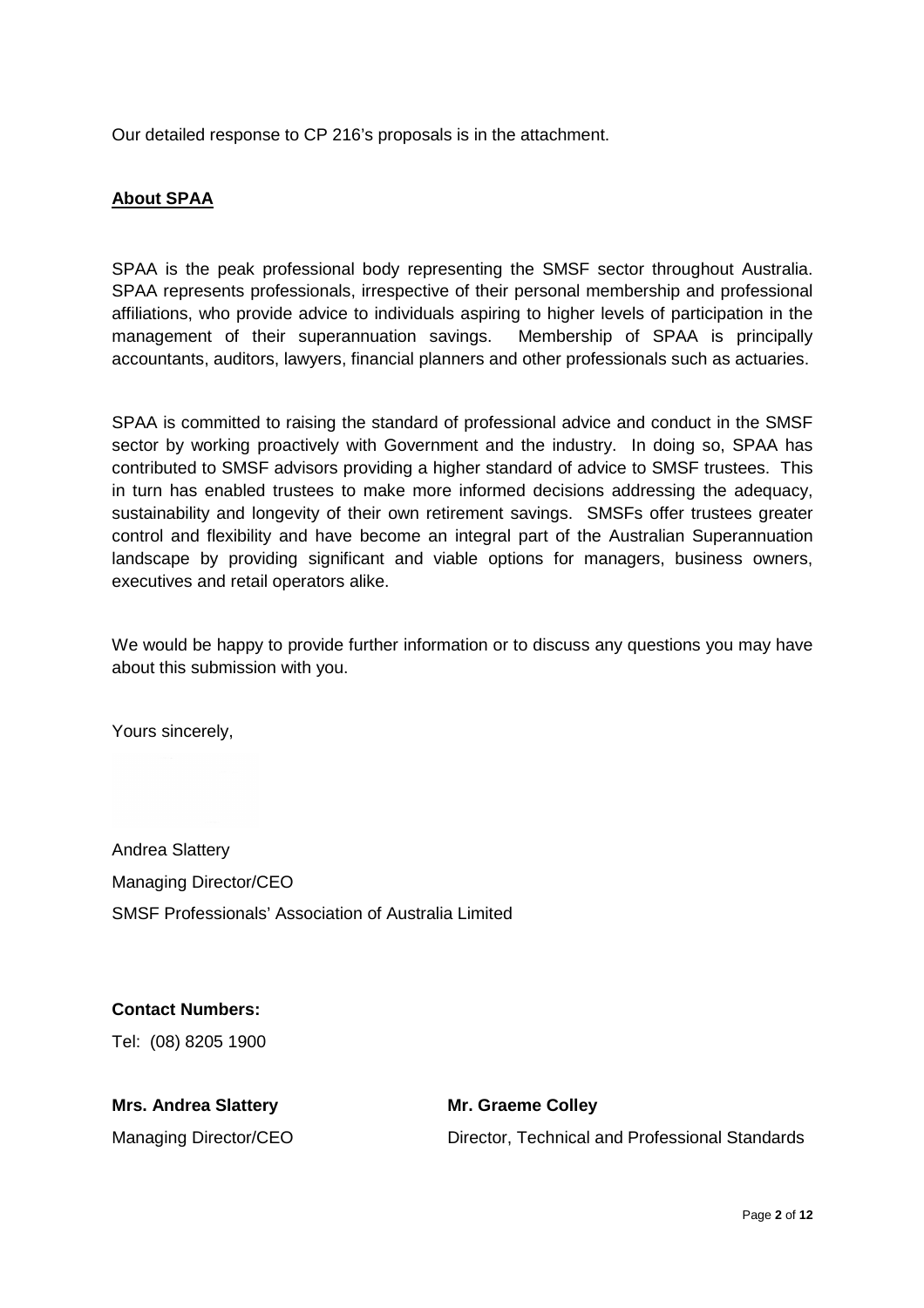#### **PROPOSAL B1: PART 23 COMPENSATION DISCLOSURE REQUIREMENTS**

#### **B1Q1: Do you agree with our proposed disclosure requirements in Table 1? If not, why not?**

We believe the proposed recommendation that advisers must warn clients an SMSF is not entitled to receive compensation under Part 23 of the Superannuation Industry (Supervision) Act 1993 for any loss caused by fraud or theft is an overly simplistic recommendation.

We agree that potential SMSF trustees should be warned that they will not be entitled to Part 23 compensation but this warning should not be given in isolation and should be given in the wider context of the risks associated with SMSFs. Providing this warning in isolation ignores the complex nature of compensation available to SMSFs in the event of fraud or theft. While SMSFs are not entitled to potential compensation under Part 23 they are able to seek compensation for fraud or theft via other avenues.

These avenues include the standard compensation arrangements that AFS licensees must maintain under section 912B of the Corporations Act 2001, approaching the Financial Ombudsman Service (FOS) if the trustee's adviser or other service provider involved in the fraudulent conduct, is a member of FOS, and the Financial Claims Scheme administered by the Australian Prudential Regulatory Authority (APRA) which includes a \$250,000 guarantee for SMSF bank deposits with certain entities, as well as legal recourse for fraud or theft via civil legal actions. SPAA is aware that an SMSF investor in Trio Capital was able to recover substantial investment losses through a court action, with the damages funded by their financial adviser's professional indemnity insurance.

Also, the financial resources, corporate governance practices, and codes of conduct of many authorised deposit-taking institutions (including large reputable managed investment scheme operators) ensure that an SMSF would receive some compensation in the event of theft or fraud, especially where theft or fraud is carried out by an employee of the financial institution.

While these avenues do not guarantee that an SMSF trustee is able to recover a loss incurred by the SMSF due to fraud or theft, it is important that a potential SMSF trustee understands the entire range of compensation avenues that are available or unavailable to them in the event of theft or fraud. Not discussing these potential avenues of recourse in conjunction with warning a potential trustee about not having access to Part 23 compensation is likely to distort the understanding of the compensation available to SMSF trustees. The possible compensation needs for an SMSF trustee will be unique to their particular SMSF, and the investments it holds, and not as simple as not being able to access Part 23 compensation.

Furthermore, the compensation provided to APRA-regulated superannuation funds under Part 23 is not guaranteed for APRA-regulated funds that have suffered loss as a result of fraudulent conduct or theft. In order for an APRA-regulated fund to receive compensation under Part 23 they must:

- have suffered a loss due to fraudulent conduct or theft.
- the loss must result in "substantial diminution of the fund leading to difficulties in the payment of benefits",
- the fund must apply to the relevant Minister for a grant of financial assistance, and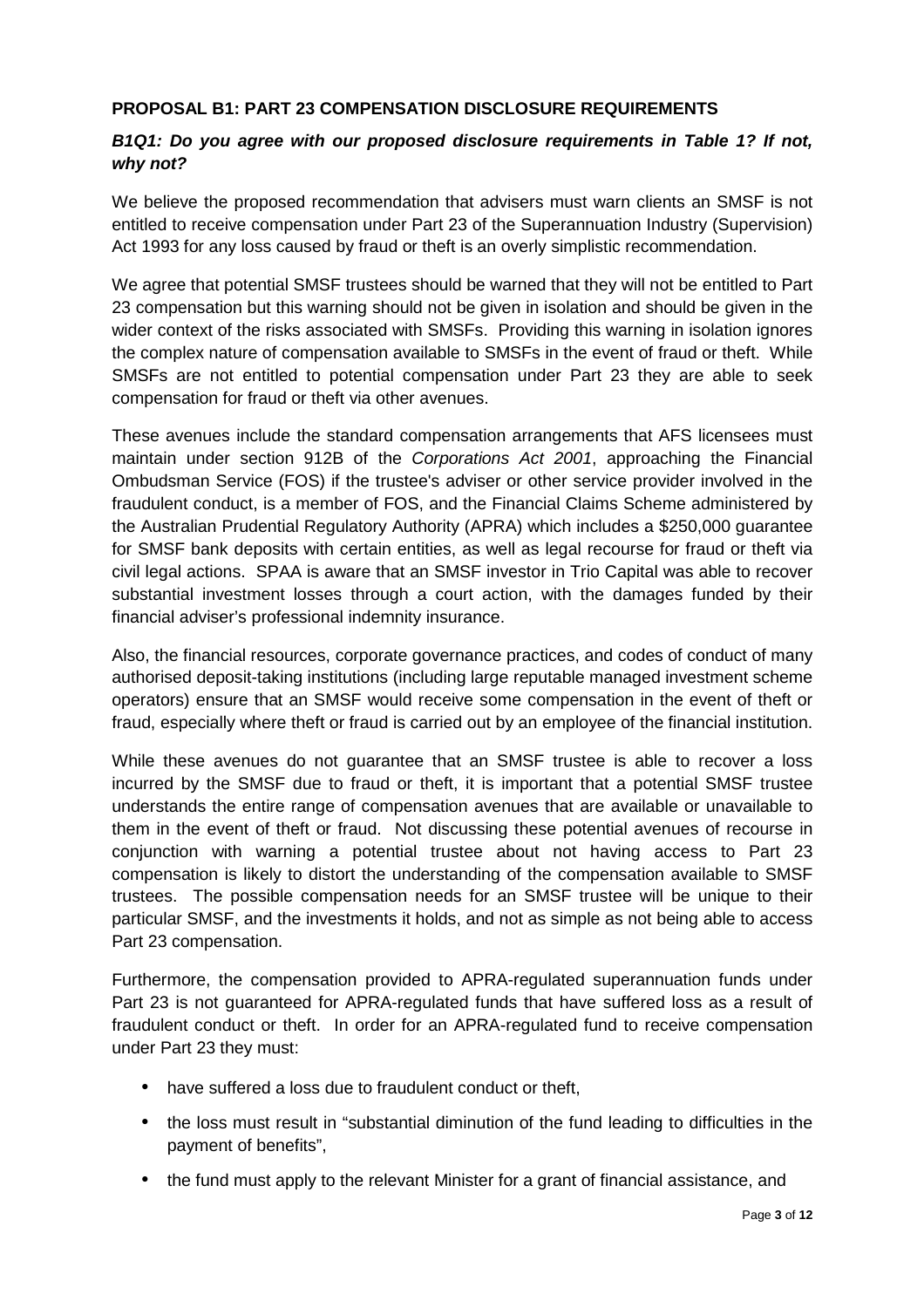• the Minister must be satisfied that "the public interest requires that a grant of financial assistance should be made to a trustee of the fund for the purposes of restoring the loss".

In addition to satisfying these legal elements, there is no guarantee as to what percentage of the loss a Minister may choose to compensate. There is no guarantee that where a fund is chosen to be compensated by the Minister that it will have its total loss compensated for by a payment from the Government. It is within the Minister's discretion on a case-by-case basis to award between zero and 100 per cent of the loss from theft or fraud. This should be disclosed as part of any advice which addresses Part 23 compensation being available for APRA-regulated funds as it should materially affect a person's decision on whether Part 23 compensation is a significant incentive to remain in an APRA-regulated fund instead of establishing or switching to an SMSF.

Also, any disclosure regarding Part 23 compensation should recognise that there is no certainty a member's fund will receive compensation where there is a theft or fraud that affects their fund. We believe that it is a common misconception that APRA-regulated funds (and their members) will definitely receive compensation if the fund is a victim of fraud or theft, and this misconception seems to be embodied in the proposed requirement to disclose that SMSFs are not eligible for Part 23 compensation. Any warning about SMSFs not receiving Part 23 compensation should disclose that there is no guarantee an APRAregulated fund will receive any compensation. It should be recognised that there are three key discretionary factors determining whether a member's fund will receive Part 23 compensation – whether the Minister is satisfied that the fund has suffered an eligible loss, the Minister's discretion as to whether compensation is in the public interest, and, whether the fund applies for compensation.

SPAA is aware that in the recent Trio failure there were funds that did not receive compensation for the fraud that had occurred in the Trio case because the Minister did not believe that compensating the funds was in the public interest. This led to members of APRA-regulated superannuation funds having their retirement savings depleted due to fraud. This is contrary to the type of disclosure that CP 216 indicates should be made to potential SMSF trustees.

Similarly, there is no certainty that an APRA-regulated fund will apply to the Minister for compensation under Part 23. Superannuation funds may perceive that applying for compensation from Government for theft or fraud that has affected their fund's ability to pay benefits would tarnish the fund's reputation and deter existing and future members. SPAA has anecdotal evidence of APRA-regulated superannuation funds having incurred significant losses from theft or fraud but not proceeded with a Part 23 application and instead have tried to recompense their loss through professional indemnity insurance or other legal avenues without disclosing the loss to members. These instances show that it is important that people considering a retirement income vehicle have a proper understanding that Part 23 compensation is not always granted to or pursued by APRA-regulated superannuation funds in addition to not being available to SMSFs.

Further to these factors are the complex funding arrangements that support Part 23 compensation. Members should be made aware that compensation to a superannuation fund made under Part 23 is subject to a cost recovery via an industry levy that applies to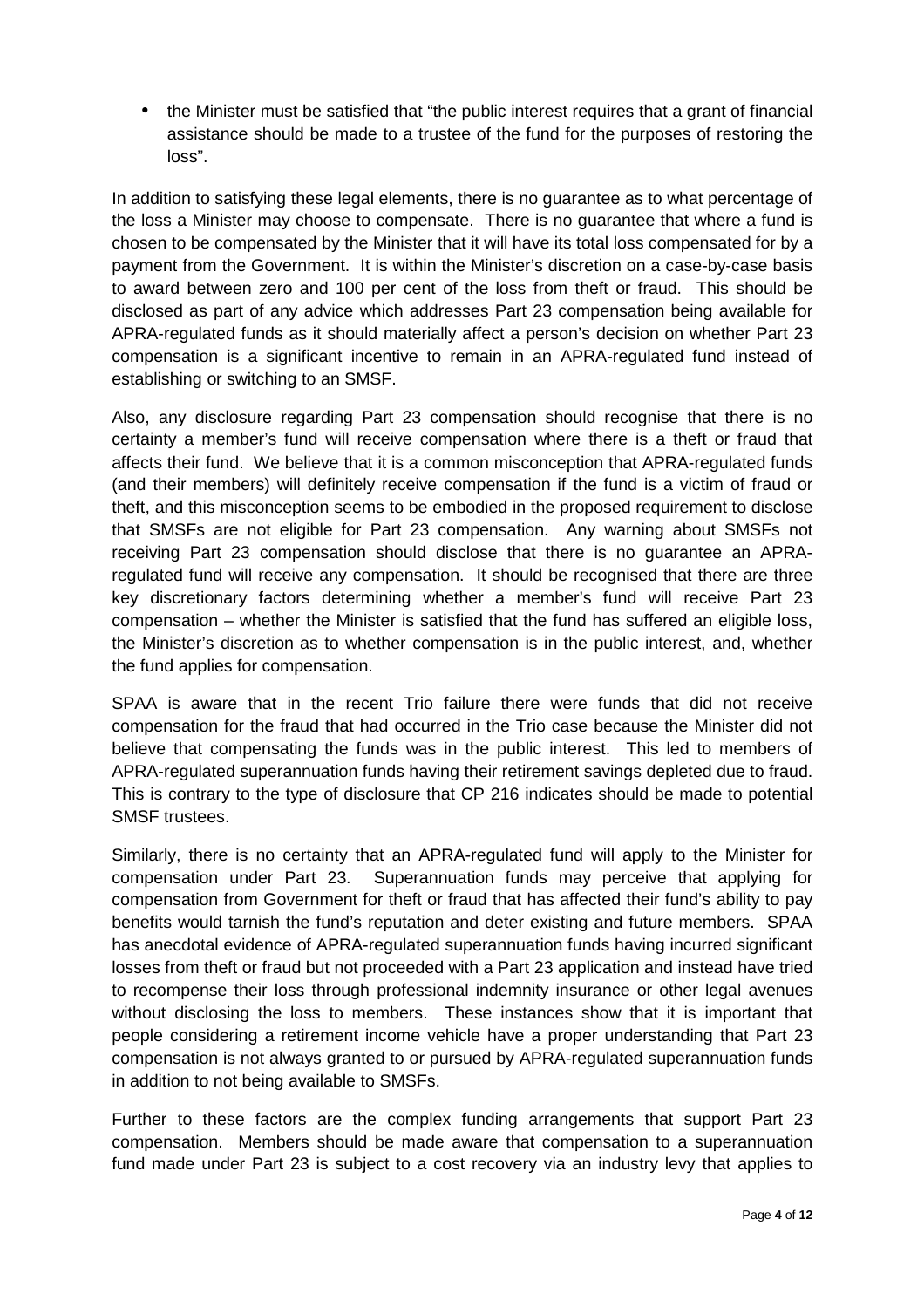APRA-regulated superannuation funds. This cost is passed on to members of APRAregulated superannuation funds, possibly affecting their account balance. In the case of the APRA-regulated fund members who did not receive compensation for losses sustained by their fund in the Trio collapse (as discussed above), their fund was liable for the losses as well as paying the cost recovery levy. It is misleading to inform people that APRA-regulated funds can obtain compensation for theft or fraud but not disclose that any such compensation is funded by the broader APRA-regulated superannuation sector.

We believe that these complex factors surrounding Part 23 compensation should mean that a warning that SMSFs cannot access Part 23 compensation must be made in the broader context of SMSF compensation avenues and not in isolation. A potential SMSF trustee should be able to consider the absence of Part 23 compensation in context of how it applies to APRA-regulated funds and in light of other potential compensation avenues available to SMSF trustees.

Also, we believe that if Part 23 compensation is to be included as an issue which requires disclosure in regards to the decision to establish or switch to an SMSF, the issues we have discussed above need to be part of that disclosure. Accordingly, we believe these issues should be disclosed to all superannuation members – whether members of APRA-regulated funds or SMSFs – so that they are able to have a complete understanding of Part 23 compensation.

# **B1Q2: Do you think that the proposed warning will benefit clients who are considering setting up or switching to an SMSF? If not, what other warnings would help clients decide whether it is appropriate in their circumstances to establish or switch to an SMSF?**

As discussed above in B1Q1, we believe that a warning about the absence of the availability of Part 23 compensation will benefit SMSF trustees when it is made in the broader context of compensation available for SMSFs in the event of theft or fraud.

We believe in advising a client to establish or switch to an SMSF, and adviser should explain to their clients the broader framework for accessing compensation for theft or fraud for SMSFs, and that this disclosure would involve a warning that SMSF trustees are not able to access Part 23 compensation unlike APRA-regulated funds.

Warning a potential SMSF trustee that they will not be able to access Part 23 compensation in the broader context of disclosing the compensation avenues available for SMSFs compared to APRA-regulated superannuation funds would be the most appropriate way of making this disclosure. We believe this would give potential SMSF trustees the information on compensation in a context that would best position them to make the decision whether an SMSF is suitable for them.

**B1Q3: Do you think the proposed warning should be given to clients in a prescribed format? For example, should the warning be given in a stand-alone document, or should it feature more prominently in the SoA? If you do not think the warnings should be given in a prescribed format, please explain why.**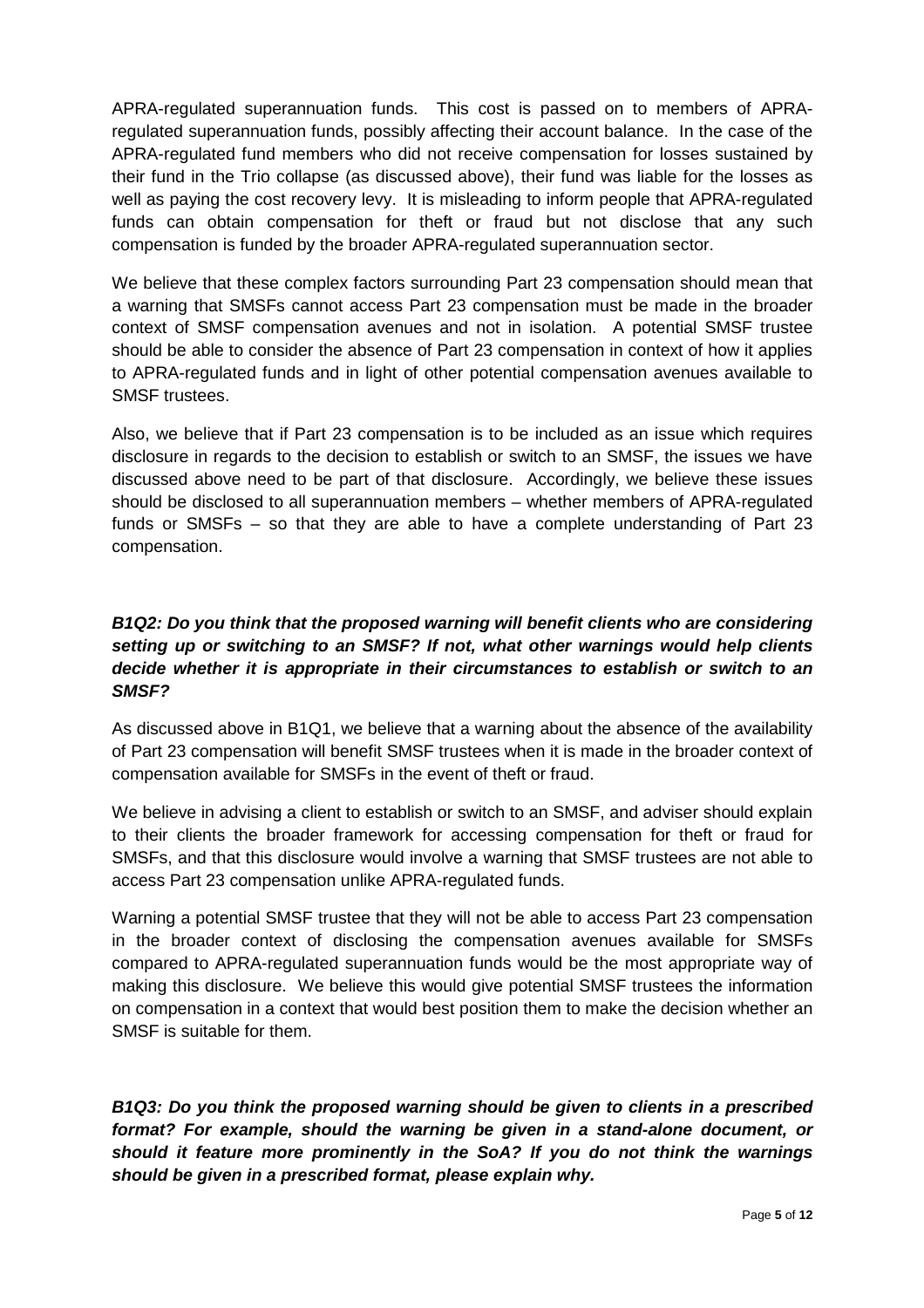On the basis of our recommendation that the warning about the absence of Part 23 compensation for SMSFs be made in the broader context of disclosing the compensation avenues available for SMSFs, any Part 23 warning would not need to be made in a standalone document.

As we believe a warning regarding access to Part 23 compensation should be made in the broader context of disclosing the compensation arrangements available for SMSFs, it would be most appropriate for the warning to be made in conjunction with a document detailing other SMSF risks and disclosures.

This document should be independent of SoAs. The relevant SoA for SMSF establishment or switching should be left to address the client's individual circumstances and needs rather than include generic advice on SMSF risks. However, this should not preclude the SoA from detailing specific risks that are relevant to the client's unique circumstances.

**B1Q4: Do you think that clients should be asked to sign a document acknowledging that they understand that SMSFs are not entitled to receive compensation under the SIS Act? Are there any alternatives to obtaining client acknowledgment that will help to ensure that investors understand the lack of compensation available to SMSFs? If so, please provide details.**

In line with our comments above that, a warning about Part 23 compensation not requiring a stand-alone document, we do not believe that potential SMSF trustees should be required to sign a separate document acknowledging they understand that SMSFs are not entitled to receive compensation under the SIS Act.

# **B1Q5: Are our proposed disclosure requirements likely to result in additional compliance costs for AFS licensees and their authorised representatives? Please give details, including figures and reasons.**

We would expect any increased compliance costs to be relatively small for AFS licensees and their authorised representatives, especially if there is adequate time allowed to update relevant documentation and templates.

# **B1Q6: Are there any practical problems with the implementation of this proposal? Please give details.**

No.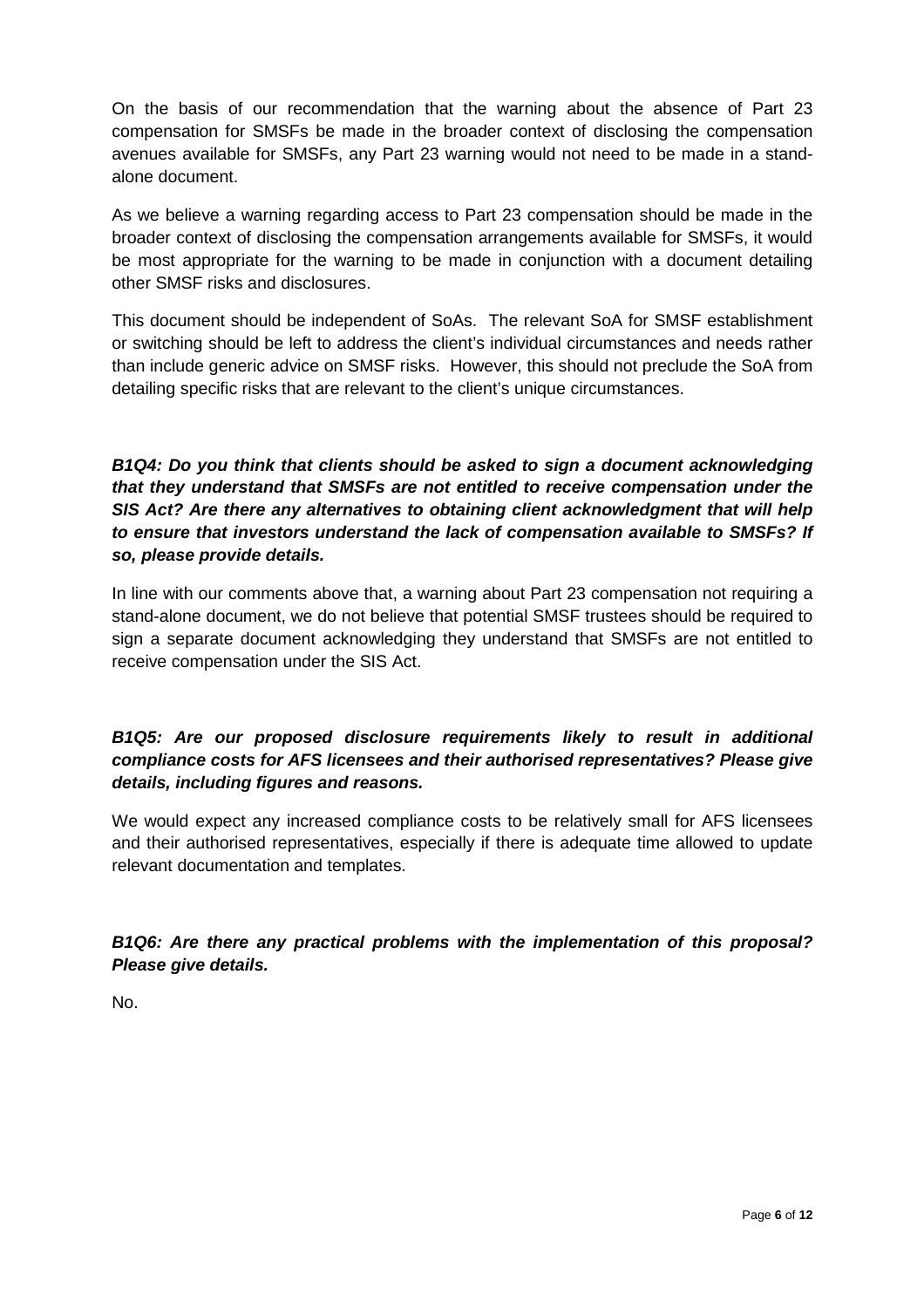#### **PROPOSAL B2: DISCLOSURE REQUIREMENTS**

#### **B2Q1: Do you agree with our proposed disclosure requirements in Table 2? If not, why not?**

We generally agree with the disclosures listed in Table 2, however, it should be recognised that not of all the disclosures will be relevant to all potentially new SMSF trustees. Furthermore, as foreshadowed in our covering letter, we believe the most appropriate solution to advisers providing best practice advice on establishing or switching to an SMSF will be brought about by increasing SMSF competencies of advisers.

In our submission to ASIC CPs 212 and 215 we argued that the proposed update of RG 146 should be include a specialist SMSF topic if advisers wish to provide advice on SMSFs. We were surprised that ASIC had not suggested an additional specific SMSF topic in light of recent statements and research issued by ASIC that has shown concern for SMSF advice practices. Similarly, it is surprising ASIC has not sought specific SMSF competencies in the updated RG 146 when it has concerns regarding that the quality of disclosures made to potential SMSF trustees about the risks involved in being an SMSF trustee.

We believe that including an SMSF topic in RG 146, and recognising it as a specialist area of superannuation advice, will increase the level of professionalism and understanding of financial advisers who advise on the establishment and operation of SMSFs, leading to increased consumer protection. We think that improved SMSF competencies of those providing advice to potential SMSF trustees would be a significant factor in improving SMSF disclosures. As advisers have a greater knowledge of SMSFs, they would have a better ability to properly inform potential SMSF trustees on the risks involved in being an SMSF trustee.

Improving the quality of SMSF competencies of financial advisers that provide SMSF advice will offer a more holistic solution to ASIC's concerns around the quality of SMSF advice and risk disclosure. We encourage ASIC to pursue this avenue and would like to work further with ASIC to build requirements for an SMSF knowledge requirement that could be included in the updated RG 146 requirements moving forward.

We agree that Item 1, "Responsibilities and obligations for SMSF trustees associated with running an SMSF" should be disclosed by advisers to potential SMSF trustees. We believe that competent SMSF advisers are discussing these issues with clients and disclosing to them the obligations that come with being an SMSF trustee. Many advisers are providing this information through ATO SMSF trustee information documents or white-label materials developed by their licensee.

The risks associated with SMSFs should be disclosed to potential trustees, however, as SMSFs are unique to the individual trustees that establish them, not all risk factors will be relevant to all trustees. The risks described in Item 2 are good guidance for advisers advising on the risks associated with an SMSF, however, not all of the risks should be required to be disclosed if they are not relevant to a trustee.

We agree that the risks described Items 3 to 7 should be disclosed to potential SMSF trustees.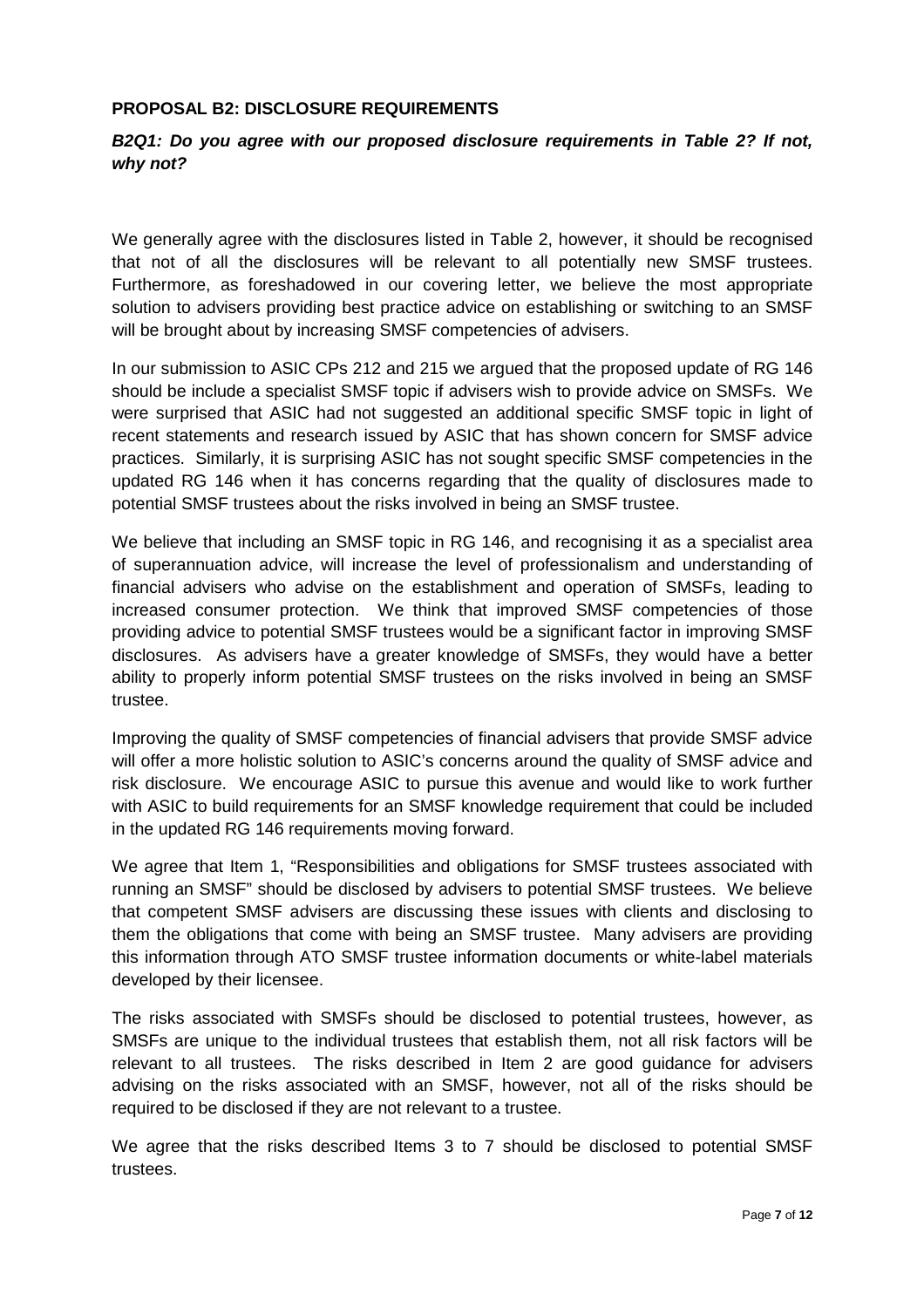We believe that Items 1-7 should be disclosed to trustees, but believe that mandatory disclosure may not be the most effective mechanism for improving the information available to potential SMSF trustees. We believe that the most effective way to ensure that new trustees are aware of these issues is to ensure that SMSF advisers have high specialist SMSF competencies and knowledge so that they can adequately discuss with clients the risks associated with SMSFs. Mandatory disclosure may result in information being passed on to trustees via a standardised document (which already occurs with many advisers) but will not result in tailored advice and discussions that assist clients in making an educated decision on whether an SMSF is a suitable investment for them.

As discussed in B1Q1, we believe that any generic information provided on SMSF risks should be made in a stand-alone document separate for the relevant SoA for establishing or switching to an SMSF.

# **B2Q2: Do you think the proposed disclosure requirements will benefit clients who are considering setting up or switching to an SMSF? If not, what other disclosures do you think would help clients decide whether it is appropriate in their circumstances to establish or switch to an SMSF?**

As discussed above in B2Q1, mandatory disclosure may help facilitate a flow of relevant information to potential SMSF trustees, however, it will not necessarily ensure that trustees and advisers are having a constructive discussion as to whether an SMSF is suitable for the client's circumstances. Improving the SMSF competencies of advisers will help create better dialogue between potential trustees and advisers concerning the suitability of SMSFs for clients. We believe that this is more likely to achieve ASIC's goal of ensuring consumers are better informed when making a decision to establish or switch to an SMSF.

Also, as detailed above in B2Q2, ensuring that advisers who are advising on SMSF establishment or switching to an SMSF have specific SMSF competencies will improve the quality of SMSF risk disclosure.

# **B2Q3: Do you think the proposed warning should be given to clients in a prescribed format? For example, should the warning be given in a stand-alone document, or should it feature more prominently in the SOA? If you do not think the warning should be given in a prescribed format, please explain why.**

As stated in B2Q1, the information on SMSF risks should be provided in a stand-alone document, with any specific risks relevant to a client's circumstances detailed in the SoA.

# **B2Q4: Do you think that clients should also be asked to sign a document acknowledging the responsibilities and risks associated with running an SMSF? Are there any alternatives to obtaining client acknowledgment that will help to ensure that clients understand the risks associated with SMSFs? If so, please provide details.**

No, this is not necessary in addition to the ATO trustee declaration new SMSF trustees must sign in accordance with section 104 of the SIS Act.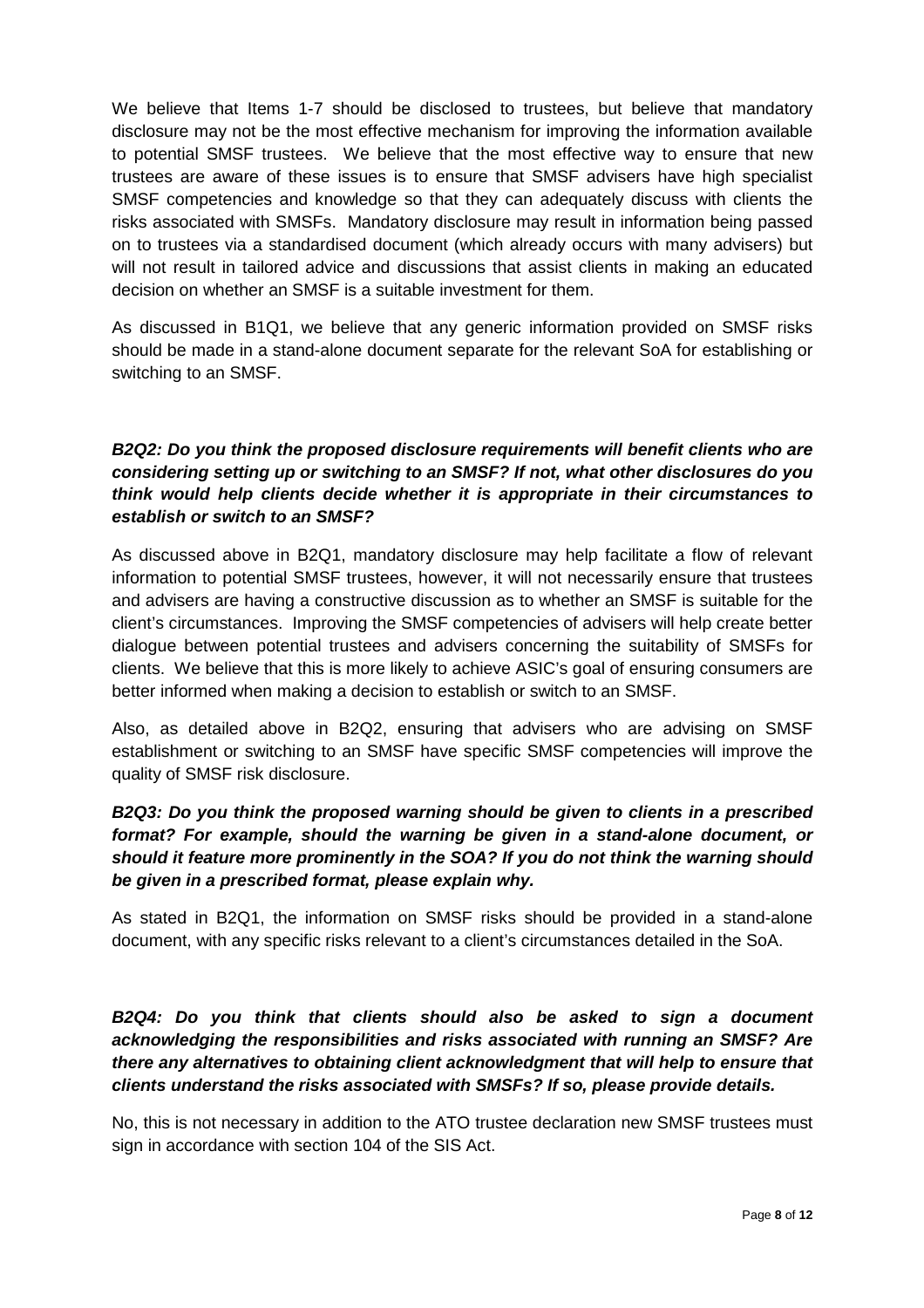### **B2Q5: Are our proposed disclosure requirements likely to result in additional compliance costs for AFS licensees and their authorised representatives? Please give details, including figures and reasons.**

We would expect any increased compliance costs to be relatively small for AFS licensees and their authorised representatives, especially if there is adequate time allowed to update relevant documentation and templates.

### **B2Q6: Are there any practical problems with the implementation of this proposal? Please give details.**

No.

### **B2Q7: Do you think we should provide further guidance on the disclosure obligations? If so please provide details.**

Regulatory guidance from ASIC may prove to be a useful addition to the current regulatory landscape where there is little guidance for advisers in providing disclosures regarding SMSF risks. This would assist advisers in providing SMSF risk disclosures to clients as well as tailor SoAs for specific risks affecting a client's decision to establish or switch to an SMSF.

# **PROPOSAL B3: SIX MONTH TRANSITION PERIOD**

# **Do you agree with the proposed timeframe for the implementation of proposals B1 and B2? If you think that a transition period of longer or shorter than six months is required, please explain why**.

Six months should be a sufficient time frame once the class order is issued by ASIC for licensees and their authorised representatives to adjust their practices to meet any new obligations. However, we believe that with the amount of recent changes confronting SMSF advisers, such as the Future of Financial Advice (FoFA) reforms, replacement of the accountants' exemption with a limited licence and numerous recent changes to the taxation and SIS laws, a longer time period of 12 months transition may be warranted so that advisers are not confronted with an overwhelming number of regulatory changes.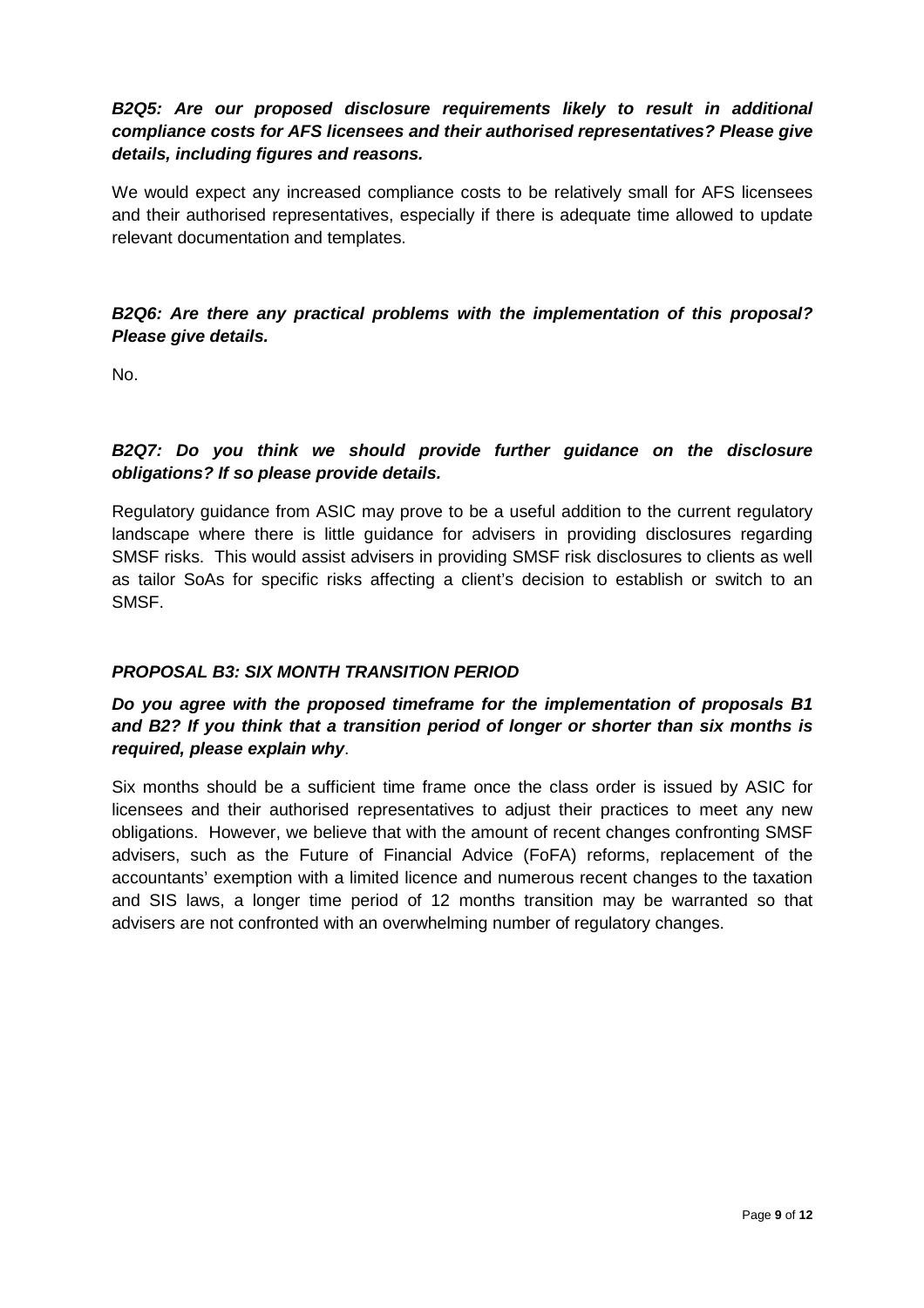#### **PROPOSAL C1: INFORMING CLIENTS OF SMSF COST ISSUES**

**C1Q1: Do you agree with Rice Warner's findings? In particular, do you agree with:** 

- **a) The way that Rice Warner has described SMSF costs in its report? If not, why not?**
- **b) Rice Warner's analysis about the points at which an SMSF becomes costeffective compared with an APRA-regulated fund? If not, why not?**

We agree generally with the description of SMSF costs in the Rice Warner report but are surprised at some of the report's findings in regards to when SMSFs are cost-competitive with retail or industry funds, especially high balance funds.

The administrative costs referenced in the reports seem to be generally in line with what we expect, however, the estimated operating expenses and the resulting breakeven points compared to APRA-regulated funds are higher than expected, especially for higher balance funds.

When compared to ATO SMSF statics in "Self-managed super funds: A statistical overview 2010-11" the Rice Warner report finds the operating expense ratio of SMSFs to be higher than expected. The ATO data showed that the majority of SMSFs had an estimated operating expense ratio of 1% or less (65.6% of SMSFs in 2011), the highest proportion (over 40%) of which had an estimated operating expense ratio of 0.25% or less. This is substantially different to the cooperating expenses for SMSFs calculated in the Rice Warner report.

The higher cost figure calculated by Rice Warner leads to higher balances in SMSFs being required to achieve a breakeven point against APRA-regulated fund costs for superannuation fund members. As these breakeven points are highly dependent on the operating costs estimated for SMSFs – which heavily depend on the underlying assumptions as to administrators' costs and fund asset holdings - the breakeven points should not be regarded as conclusive figures which potential SMSF trustees should make decisions on.

We believe that the individual nature of SMSFs and the diverse administration offerings and costs of SMSF administrators, as well as the different approaches of SMSF trustee to the degree of self-administration and outsourcing that they undertake for their SMSF makes it difficult to find meaningful average SMSF operating cost ratios and breakeven comparison points with APRA-regulated fund costs.

Accordingly, we do not believe that the figures in the Rice Warner Report should be used by advisers in discussing SMSF costs with potential SMSF trustees. The use of these breakeven points can be misleading and not relevant to trustees where the underlying assumptions of the breakeven points do not match the potential trustee's individual circumstances (i.e. investment approach, administrator, asset holdings, balance, etc.).

We believe that advisors should be able to have a meaningful discussion with potential SMSF trustee on the costs of running an SMSF where they have adequate SMSF knowledge and competencies without having to rely on predetermined breakeven comparisons with APRA-regulated funds. These cost factors should then be detailed in the client's SOA in a manner that is relevant to the client's individual circumstances. SPAA would expect that advisors would undertake such disclosures in their SoAs in order to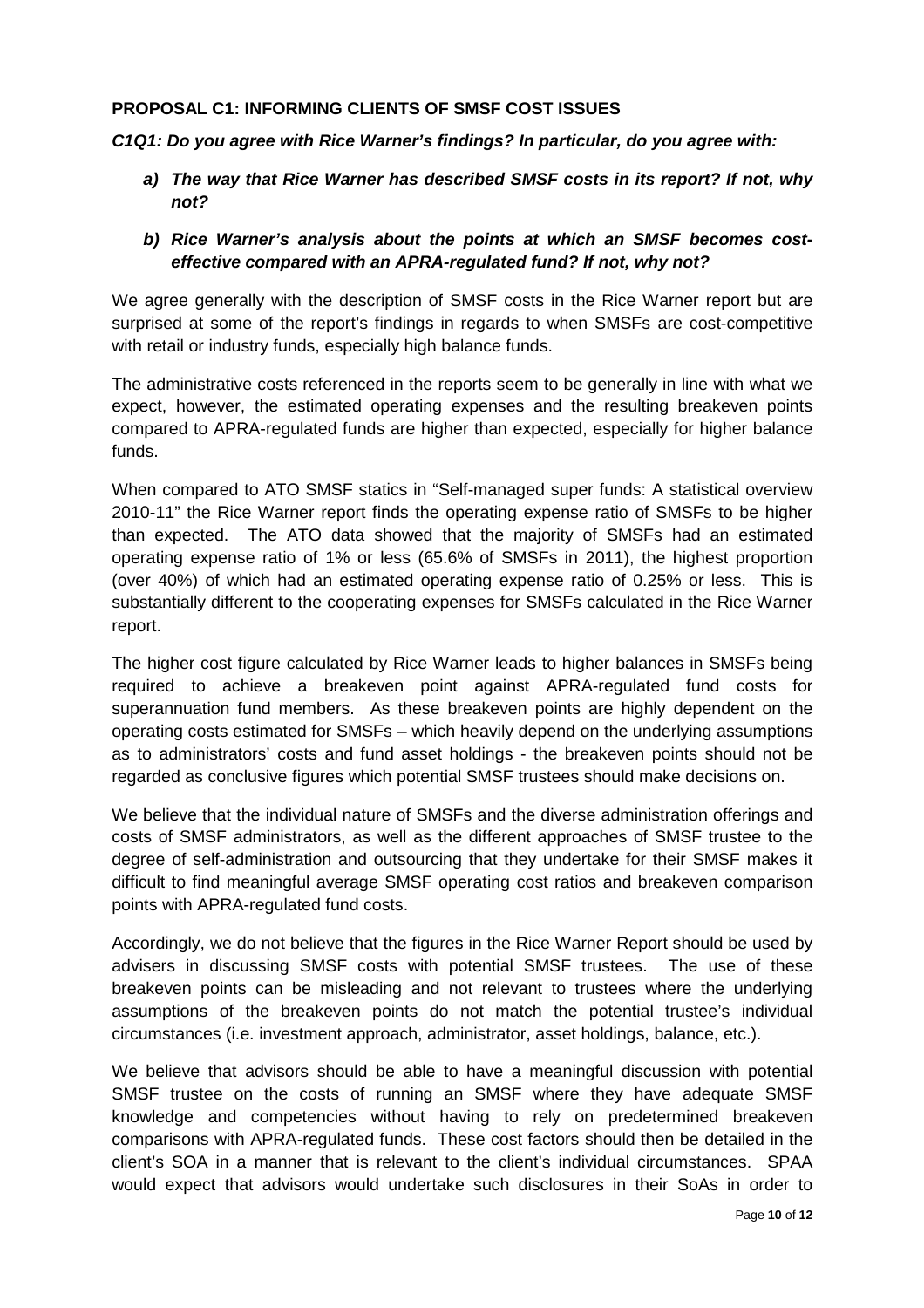comply with the best interest duty and other existing Corporations Act 2001 disclosure requirements.

#### **C1Q2: Do you agree that we should provide guidance on the costs associated with setting up, managing and winding up an SMSF?**

As expressed in C1Q2, we believe that competent advisers should be disclosing SMSF costs to their clients and then including tailored advice on costs in their client's SoA. Guidance on what elements of SMSF costs should be discussed and advised on would assist advisers in meeting their disclosure obligations.

However, we would not support the use of ASIC mandated breakeven points to provide this advice on costs, on the basis that they can be misleading and overly simplistic.

#### **C1Q3: Should advisers be required to consider and inform clients of the costs in Table 4 before establishing an SMSF? If not, why not?**

We support advisers considering and informing clients of these factors in the context of overall balanced SMSF advice. Consideration of SMSF costs should be part of a broad consideration of the many factors that should be taken into account.

However, as discussed in the previous two questions, we do not support the use of breakeven cost-effective comparisons to APRA-regulated funds as a tool to consider costs. In particular, we do not support ASIC's justification in Table 4 that cost-effective breakeven comparisons with APRA-regulated funds should be used because "there has been considerable debate within industry about whether there should be a minimum balance for SMSFs." Industry speculation on future policy should not be the basis for a mandated disclosure.

# **C1Q4: Are there any other SMSF costs that need to be disclosed to client? If so, should they be disclosed in actual dollar costs (or a range of costs)? Please provide details.**

It may be prudent for advisers to disclose where there will be increased administration costs for particular investment strategies (i.e. in-house assets, unlisted securities, etc.). Similarly, costs involved in administering pensions from SMSF should be disclosed.

# **C1Q5: Do you think that any other disclosures about the costs of setting up, running and winding up an SMSF need to be made to clients before establishing an SMSF? If not, why not.**

See our answer above to C1Q4.